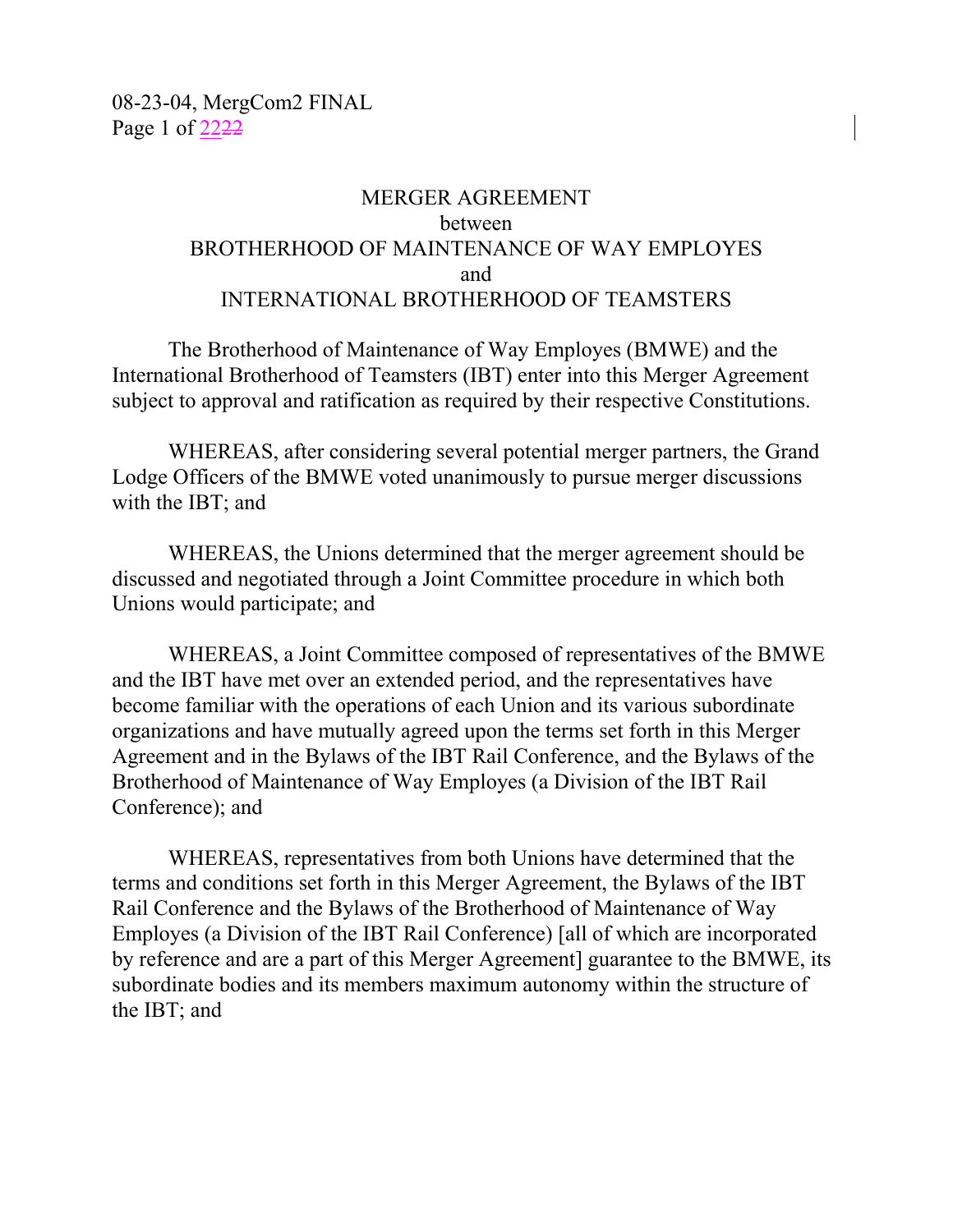WHEREAS, the BMWE Grand Lodge Officers and the members of the Joint Committee believe that a merger with the IBT will give the BMWE strength and resources to enable it to better represent its members and to negotiate strong contracts; and

WHEREAS, the Joint Committee members from both Unions recommend approval of this agreement, the incorporated bylaws and the merger they represent;

NOW, THEREFORE, BE IT RESOLVED that the parties agree to the following terms and conditions to govern the merger of the BMWE and the IBT subject to the approval procedures set forth in the Constitutions of each Union; and

BE IT FURTHER RESOLVED that the terms of this Merger Agreement and the Brotherhood of Maintenance of Way Employes Division (BMWED) Bylaws shall govern in the event of any conflict or inconsistencies with the Rail Conference Bylaws or the IBT Constitution as provided in paragraph 1.4.

# GENERAL PRINCIPLES

1.1. Purpose. The purpose of this Agreement is to provide for the merger of the BMWE and the IBT; to maintain for the BMWE, its subordinate bodies and its members, the autonomy available within the structure established by this Merger Agreement, the IBT Constitution and the Rail Conference bylaws; to gain for the BMWE and its members the strength and resources available both from the International Brotherhood of Teamsters and from cooperation and coordination with IBT Local Unions and other affiliates throughout the United States, Canada and Puerto Rico; to enable BMWE to better serve and represent its members and to secure stronger contracts for its members; to join the IBT Rail Conference; and to allow the BMWE to expand its jurisdiction and membership to include, but not be limited to, all maintenance of way workers, contractors, suppliers and manufacturers within the Rail and related industries.

1.2. Overview. On the effective date of the Merger, the BMWE and its subordinate bodies in the United States will become known as the Brotherhood of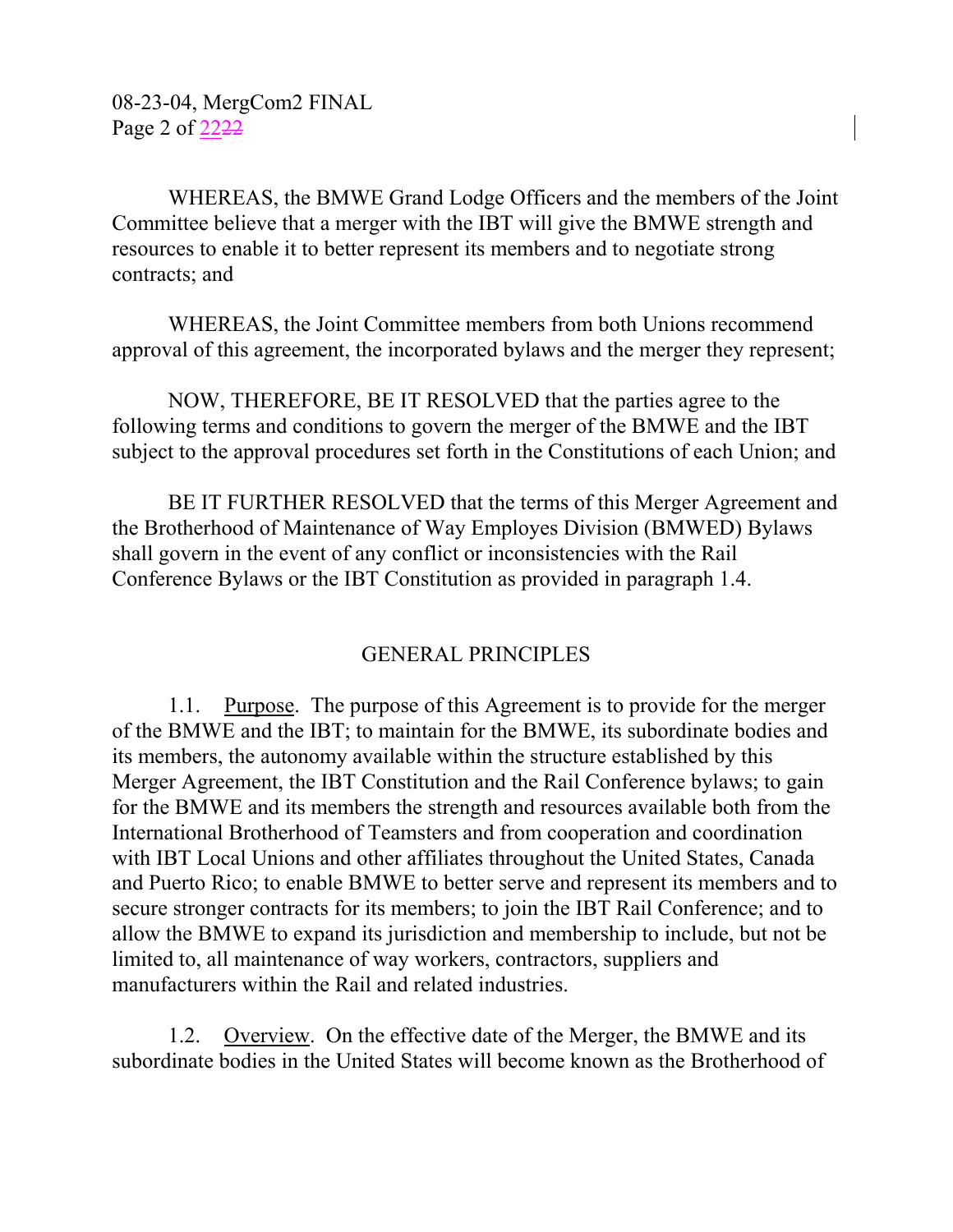Maintenance of Way Employes Division (BMWED) and will become affiliated with the IBT Rail Conference as a Craft Division. The BMWED and its subordinate bodies will maintain the same control over their assets, contracts and affairs that they have prior to the merger, limited only by the provisions of this Merger Agreement. All officers of all BMWE bodies (Grand Lodge, System Federations and Divisions, Local Lodges and State Legislative Boards) holding office immediately before the effective date of the merger will maintain those offices in accord with the applicable bylaws, and elections in each body will be conducted as currently scheduled, provided that the first BMWED Convention and the first elections of BMWED national officers will be held in June 2006 and every four years thereafter. The IBT Rail Conference is an umbrella organization designed to coordinate activities on behalf of members within the Rail Industry in the United States including all members of the BMWED and the Brotherhood of Locomotive Engineers and Trainmen (BLET) in the United States and any rail union with independent jurisdiction that may merge with the IBT in the future. The BMWED will initially designate four representatives to serve as members of the policy committee of the IBT Rail Conference. The Merger Agreement also provides a transition with respect to certain governing provisions of the IBT Constitution, with respect to the payment of per capita by BMWED to the IBT, and with respect to the assumption by IBT of certain BMWE administrative and other functions. The Merger Agreement guarantees the parties the right to withdraw from the merger during a two-year period following approval through the procedures set forth in paragraph 4.28, below.

1.3. Relationship of BMWED and IBT Departments. The BMWED will remain the certified representative of its members and shall continue to negotiate and administer collective bargaining agreements on behalf of its members. The IBT will support and assist BMWED with respect to Legislative Affairs, Negotiations, Arbitrations, Legal Affairs, Health and Safety, Organizing, Employee Protection**,** Strategic Planning, Education, and all other matters. The BMWED National President will retain authority over the Arbitration Office currently located in Chicago, Illinois, including the appointment of BMWED's member to the Third Division of the National Railroad Adjustment Board.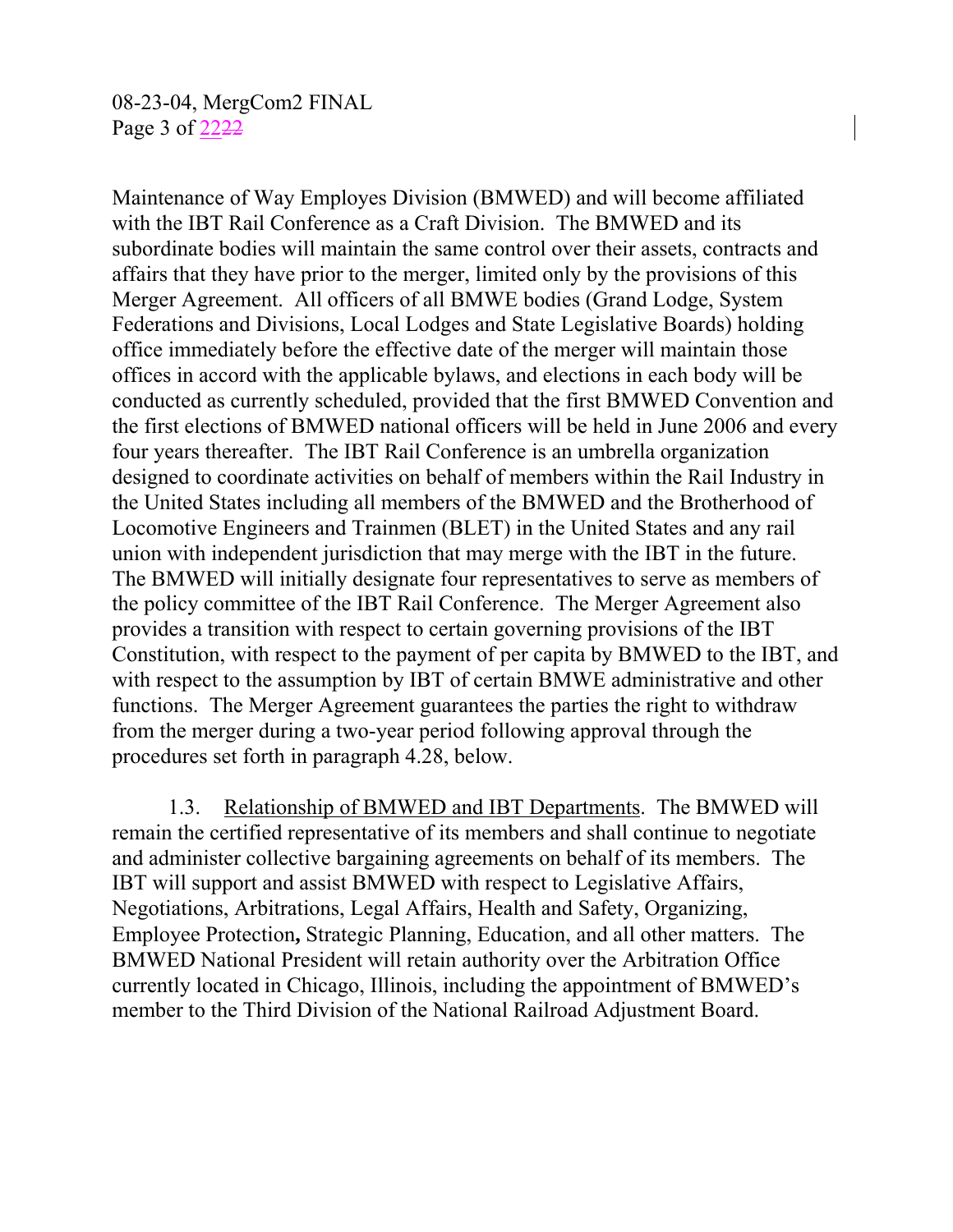1.4. Relationship of Controlling Documents. In the event of any conflict or inconsistency, this Merger Agreement shall govern over the BMWED Bylaws, all subordinate BMWED affiliate bylaws, the IBT Constitution and the IBT Rail Conference Bylaws; and the Merger Agreement and the BMWED Bylaws shall govern over the IBT Constitution and the IBT Rail Conference Bylaws.

1.5. Ratification. This merger is subject to the approval of each Union in accord with the procedures established by their Constitutions.

# RAIL CONFERENCE

2.1 Rail Conference. The IBT Rail Conference was created to coordinate activities on behalf of Craft Division members within the Rail Industry in the United States. The Bylaws of the IBT Rail Conference are incorporated as part of this Merger Agreement.

2.2. Rail Conference Jurisdiction. The jurisdiction of the Rail Conference consists of employees working in the Rail Industry or organized within a Craft Division of the Rail Conference. The Craft Divisions within the Rail Conference shall have jurisdiction in accord with traditional craft lines. The Brotherhood of Locomotive Engineers and Trainmen (BLET) became a Craft Division in the IBT Rail Conference as a result of its merger with the IBT. The BMWED will also become a Craft Division within the IBT Rail Conference and will represent all maintenance of way track and structures personnel and other BMWED organized employees.

2.3. Rail Conference Headquarters and Offices. The headquarters and office of the Rail Conference is located at the IBT headquarters building in Washington, D.C.

2.4. Rail Conference Policy Committee. The Policy Committee is the principal governing body of the Rail Conference between conventions. The Policy Committee is comprised of representatives from each of the Craft Divisions affiliated with the Rail Conference. Each Craft Division affiliated with the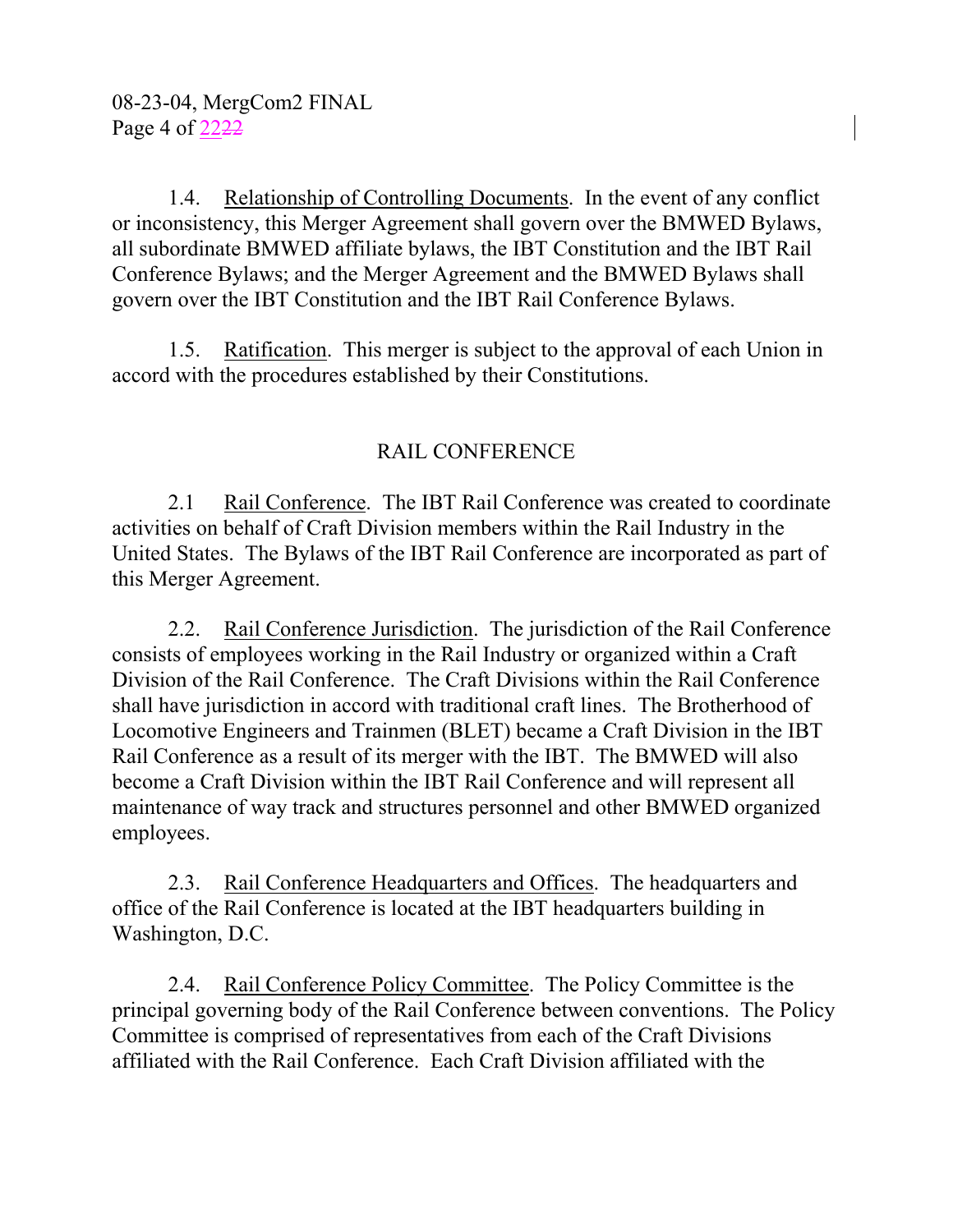08-23-04, MergCom2 FINAL Page 5 of 2222

Conference shall be entitled to one Member on the Policy Committee for the first 10,000 active members (or any fraction thereof), plus one additional member for each additional 10,000 active members (beyond the first 10,000 members) or fraction thereof. Members to the Policy Committee are chosen by the executive board or equivalent body of each affiliated Craft Division either upon affiliation with the Rail Conference or prior to each regular Rail Conference Convention. Once chosen by the appropriate Craft Division executive board or equivalent body, Policy Committee Members shall serve until the next regular Conference Convention. Initially the BMWED shall be entitled to four members on the Rail Conference Policy Committee. The initial BMWED Policy Committee members shall be the National Division President, the National Division Secretary-Treasurer and additional members as determined by the National Division Officers.

2.5. Rail Conference Convention. The Rail Conference will hold its first Convention at or about the time of the 2006 IBT Convention and every four years thereafter at a time and place set by the Rail Conference Policy Committee.

2.6. Rail Conference Per Capita. Operations of the Rail Conference shall be supported initially by the IBT by a per capita of \$0.25 per member per month for 30 consecutive months from the effective date of this merger agreement to be allocated from the per capita rate paid to the IBT by the BMWED. The delegates at the first Rail Conference Convention shall continue or change the per capita rate and, beginning with the  $31<sup>st</sup>$  consecutive month, the per capita shall be paid by the BMWED directly to the Conference and separate from any other per capita. These funds shall be maintained and controlled by the Rail Conference in accordance with the Rail Conference Bylaws. Should the delegates to the Rail Conference Convention change the per capita from the initial \$0.25 per member per month prior to the expiration of the 30 month period from the effective date of the merger agreement, the BMWED will contribute the difference or receive a refund from the IBT.

2.7. Rail Conference Operations. As provided by its Bylaws, the Rail Conference shall coordinate the activities of its affiliated Craft Divisions. The expenses of the Rail Conference shall be paid by the Rail Conference as funded by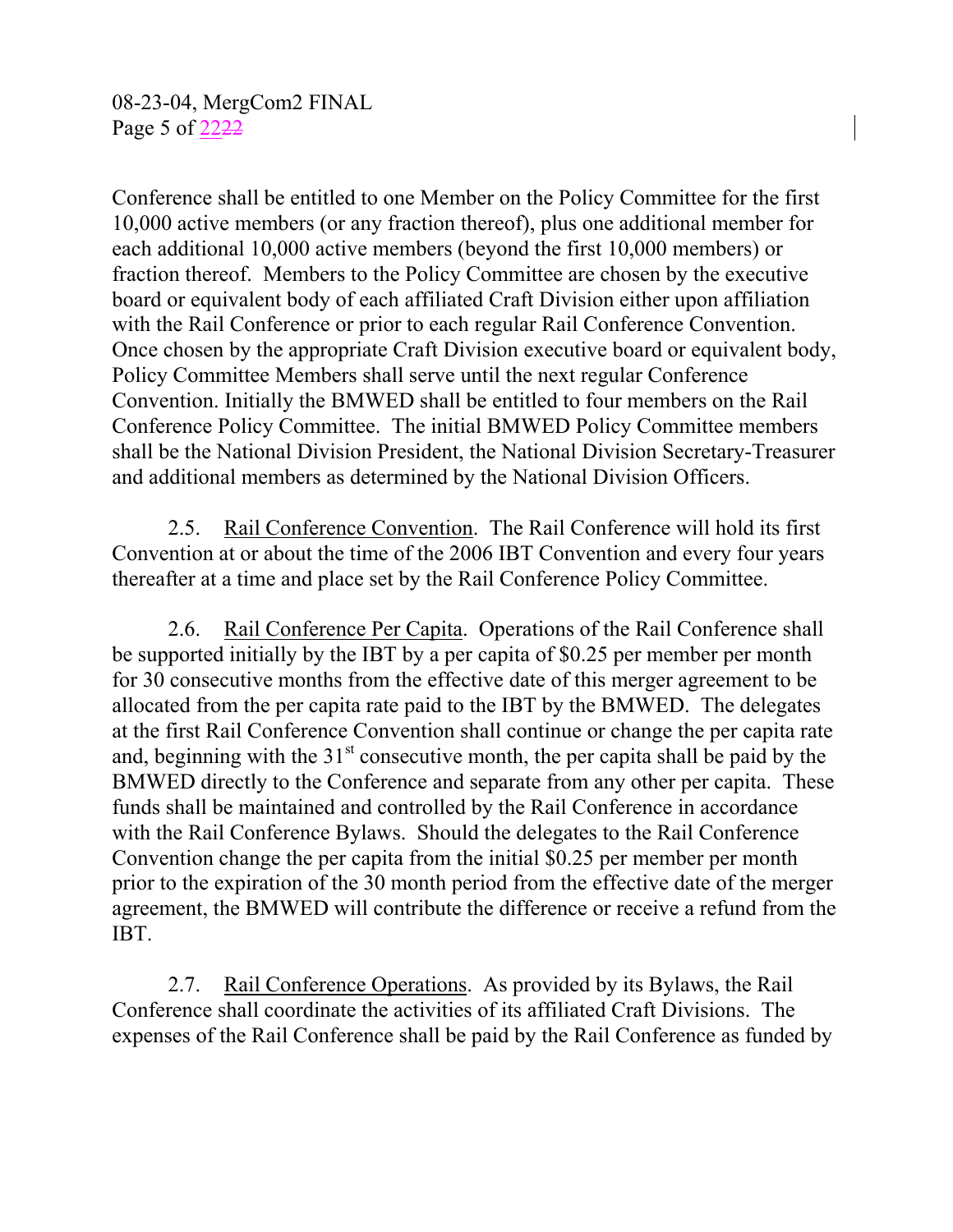08-23-04, MergCom2 FINAL Page 6 of 2222

the Craft Divisions except as otherwise explicitly provided in this Merger Agreement.

#### BROTHERHOOD OF MAINTENANCE OF WAY EMPLOYES DIVISION

3.1. Brotherhood of Maintenance of Way Employes Division. On the effective date of the merger, the BMWE shall become the Brotherhood of Maintenance of Way Employes Division (BMWED), a Division of the IBT Rail Conference, and will be governed by the BMWED Bylaws which are incorporated by reference and are a part of this Merger Agreement. The BMWED Bylaws are designed to establish and continue within the IBT as much of the existing structure and operation of BMWE and its subordinate bodies as is consistent with the IBT Constitution.

3.2. BMWED Jurisdiction. The jurisdiction of the BMWED shall consist of the jurisdiction of the BMWE as it exists on the date of this Agreement as well as any other employees that may be organized by BMWED specifically including maintenance of way track and structures personnel who are not direct employees of a common carrier by rail.

3.3. BMWED Headquarters and Office. The headquarters and office of the BMWED shall be located at such place as the BMWED may determine in accordance with its Bylaws.

3.4. BMWED Officers. The initial officers of the BMWED will be the same as the officers of the BMWE in office immediately before the merger and shall thereafter continue in office and be elected in accordance with the BMWED Bylaws.

3.5. BMWED Convention. The BMWED shall hold its first Convention in the month of June 2006 and every four years thereafter.

3.6. BMWED Dues. BMWED dues shall be determined and adjusted as provided by the BMWED Bylaws and in accordance with the requirements of federal law.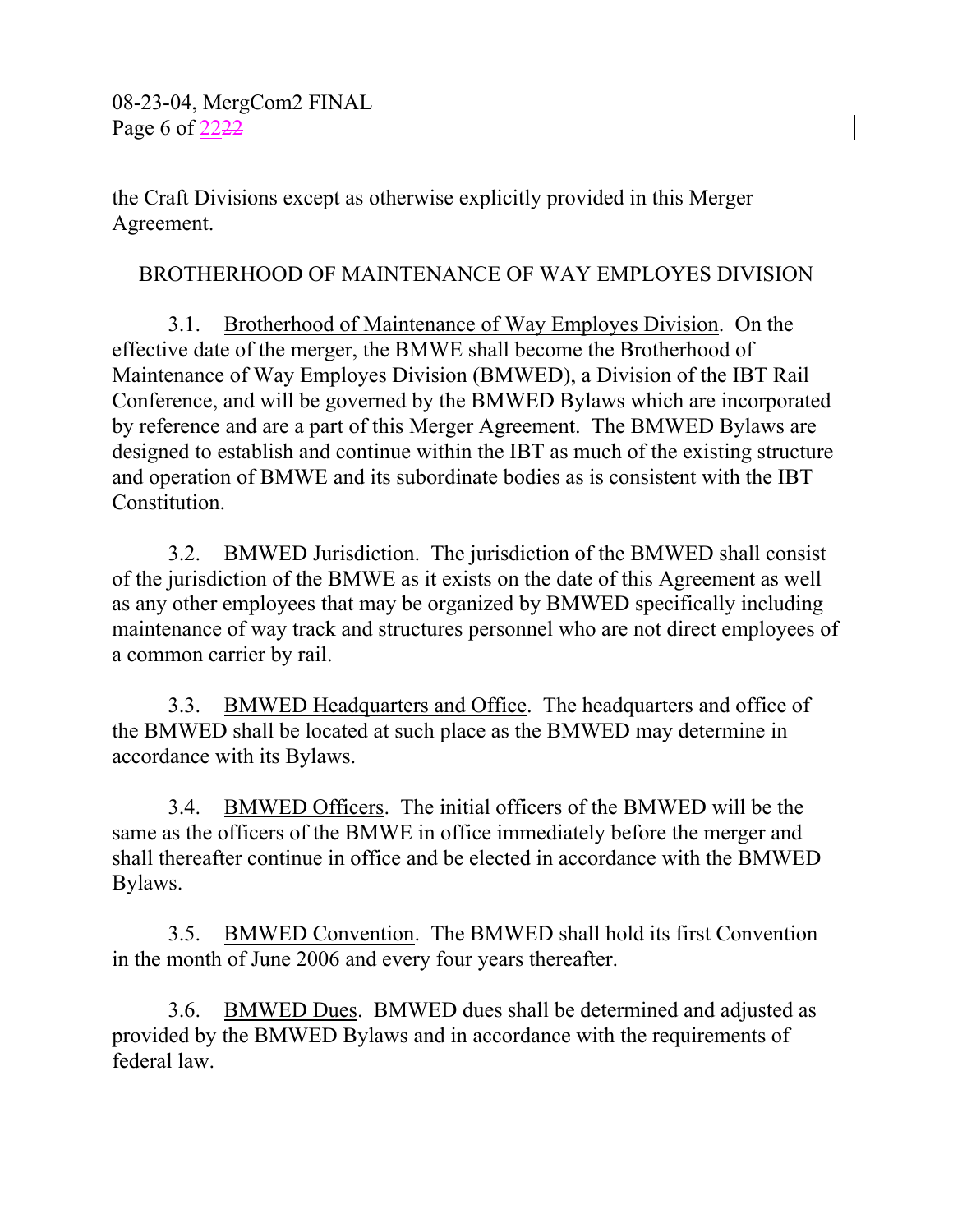3.7. BMWED Operations. As provided by its Bylaws, the BMWED shall have responsibility and authority over the activities of its affiliated System Federations and Divisions, Local Lodges and State Legislative Boards. Except as explicitly modified by the BMWED Bylaws or this merger agreement, the BMWED shall retain and maintain the same responsibility and authority as the BMWE with respect to BMWED operations and subordinate bodies.

3.7.1. Control of Assets and Funds. The BMWED shall retain and maintain control of all BMWE assets and funds. All BMWED subordinate bodies shall retain and maintain control of their respective predecessor BMWE subordinate bodies' assets and funds.

3.7.2. Benefit Plans. The BMWED shall retain and maintain control of any existing BMWE benefit plans, shall continue to participate in current benefit plans, and shall in the future determine its participation in any such plans in accordance with its bylaws.

3.7.3. Employees and Consultants. The BMWED shall have authority and responsibility to hire, supervise and direct its own employees and establish their benefits and other terms and conditions of employment. The BMWED shall have authority and responsibility to engage its own attorneys, accountants, consultants and other vendors.

3.7.4. Collective Bargaining Agreements. The BMWED shall be the successor to and shall continue to hold the certifications and recognitions currently held by the BMWE and shall have complete authority to negotiate and administer collective bargaining agreements pursuant to those certifications and recognitions. The BMWED will be provided full access to, and the support of the various IBT Departments in pursuit of its collective bargaining goals and strategies.

3.8. Initiation Fees, Dues, Assessments and Per Capita. Initiation fees, dues, assessments and any other financial obligations between and among the BMWED and its subordinate bodies shall be as provided in the BMWED By-laws. The parties agree that the IBT per capita payment in effect on the effective date of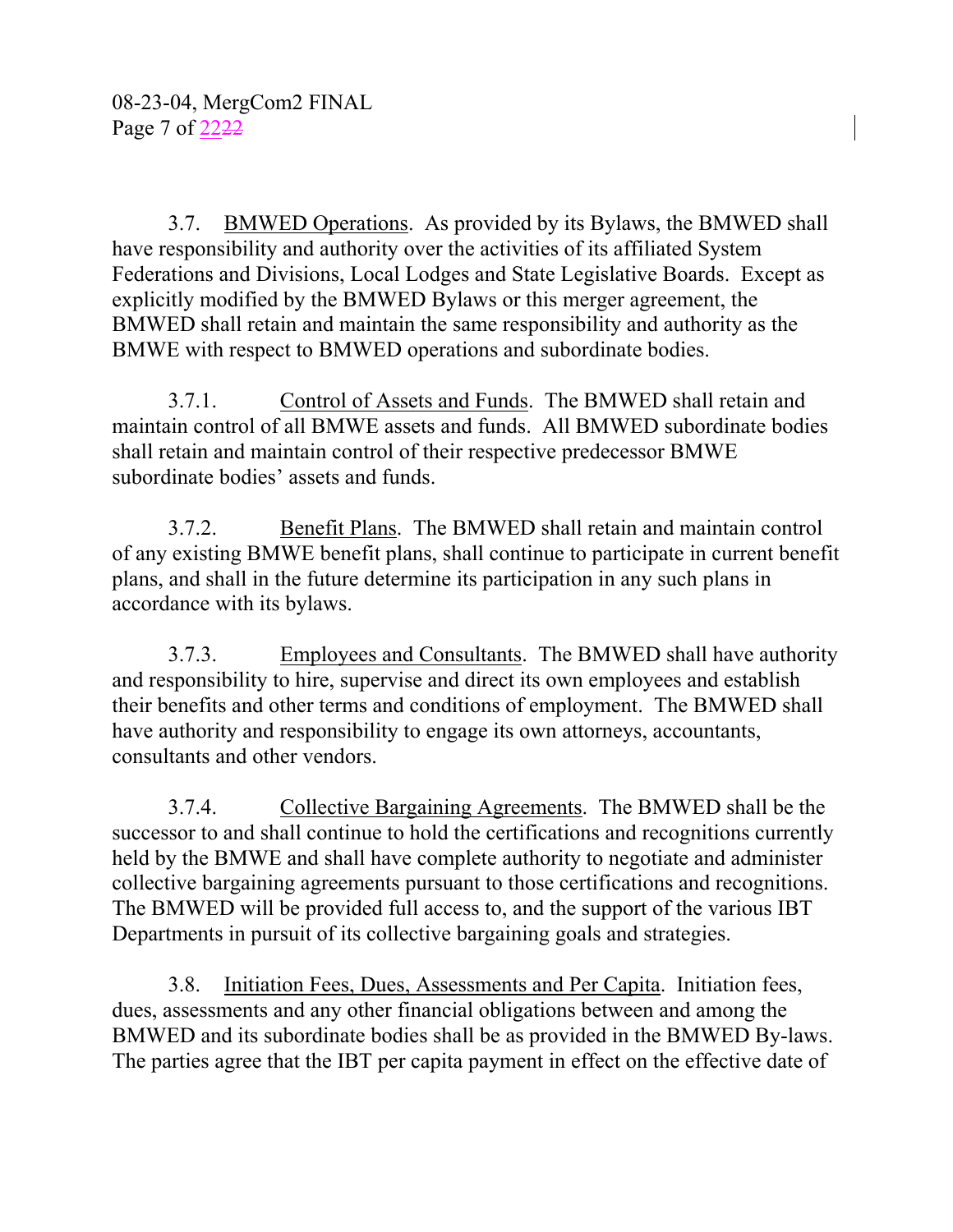08-23-04, MergCom2 FINAL Page 8 of 2222

this merger agreement will be paid by the BMWED National Division and will not increase a member's current monthly payments. Beginning the first full month following the effective date of this merger, the BMWED shall pay a monthly per capita to the IBT International Union based upon the average hourly rates of pay applicable to each class listed below. The monthly per capita shall be \$10.36 for members under standard contracts, \$8.21 for members under non-standard contracts and \$6.05 for members under non-rail contracts based upon the average hourly wage rate for each class. The average hourly rate will be recalculated in December of each subsequent year for each class and the per capita (calculated in accord with Article X of the IBT Constitution for each class) will become applicable the following January.

- (1) The term "standard contract" means a contract between BMWED and a rail carrier classified as Class I under applicable Surface Transportation Board regulations or a rail carrier providing intercity rail passenger or commuter rail service.
- (2) The term "nonstandard contract" means a contract between BMWED and a rail carrier classified as either Class II or Class III under applicable Surface Transportation Board regulations.
- (3) The term "non-rail contract" means a contract between BMWED and an employer other than a rail carrier.
- (4) The "average hourly rate" for each class enumerated herein shall be as follows:
	- (a) standard contracts: the "average straight time hourly rate as provided in Article XV of the BMWED By-laws;
	- (b) nonstandard contracts: the weighted average straight time hourly rate paid to BMWED members employed by Class II or Class III carriers;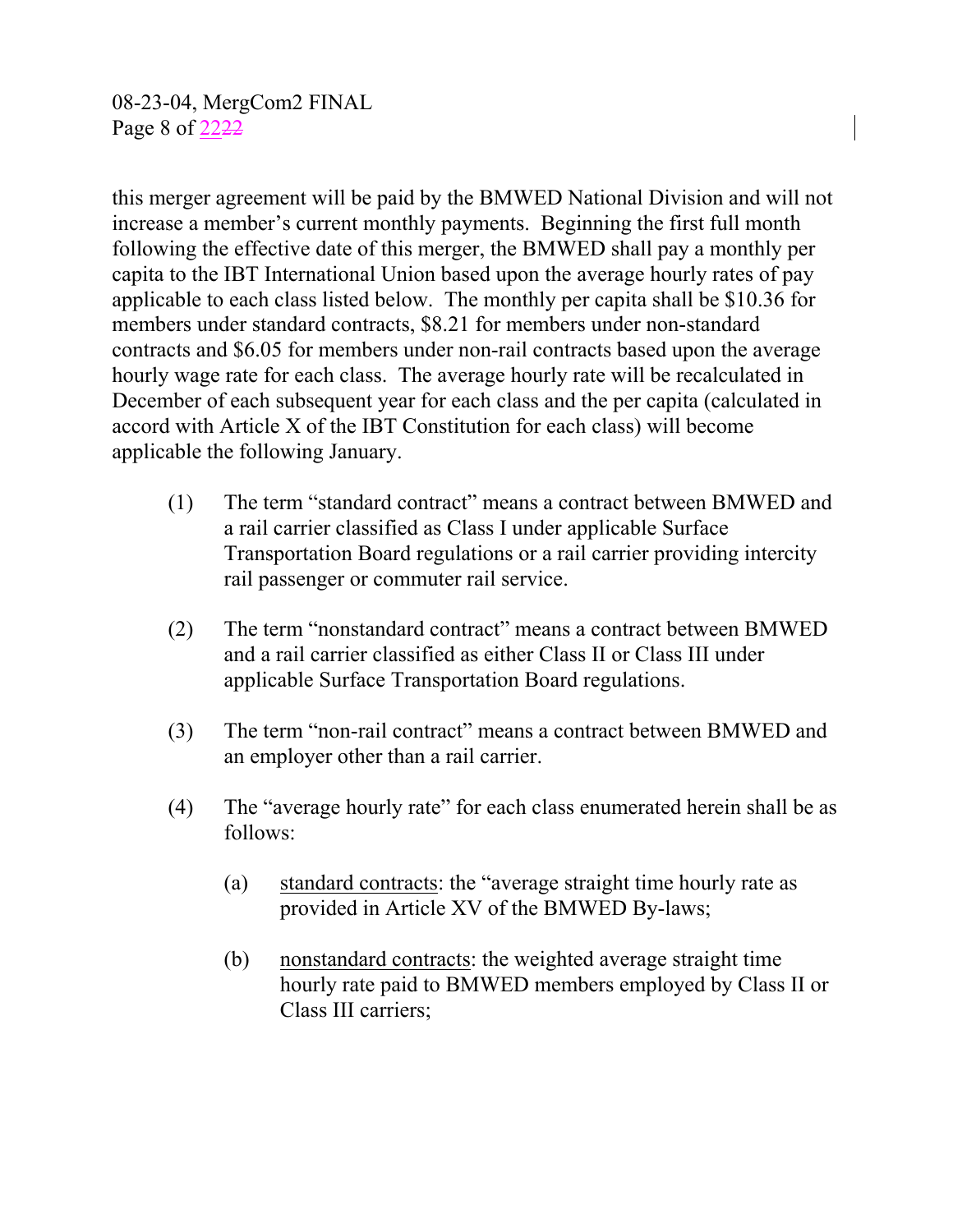(c) non-rail contracts: the national average hourly earnings for Manufacturing employees as determined by the Bureau of Labor Statistics.

3.9. Functions/Costs Assumed by IBT. In order to insure that BMWE will be able to pay the per capita due to the IBT without increasing BMWED members' monthly payments, the IBT agrees to pay all AFL-CIO, TTD and Rail Labor Division per capita on behalf of BMWED following the effective date of this merger. The IBT will assume the cost of operating the BMWE National Legislative Department and the BMWE State Legislative Directors, BMWE Department of Strategic Coordination and Research, BMWE Department of Safety and Education, BMWE Department of Organizing, and the BMWE Department of Communication. As appropriate, this will include moving the personnel of these BMWE Departments into the IBT Headquarters Building to work cooperatively with the corresponding Departments of the IBT.

If the parties find it mutually appropriate to integrate these personnel and functions into existing IBT Departments, the former BMWE Directors shall be designated as BMWED Coordinators and any vacancies in these positions shall be filled from among candidates proposed by the BMWED in accord with the BMWED Bylaws subject to the approval of the General President of the IBT. Such Departmental integrations shall be performed in a transparent and seamless manner. The salaries and benefits of all incumbent BMWE employees so integrated shall be no less than the salaries and benefits in effect immediately preceding such integration.

The IBT also shall provide office space in the IBT Headquarters Building for the BMWED Washington Office including the National Legislative Office; bear the expense for publishing the BMWED Journal six times each year; and subsidize BMWED expenses for outside legal counsel.

As provided in Section 3.7, the financial and administrative services and functions currently performed by the BMWE for itself and its U.S. affiliates relative to dues remittance, investments, expenses, benefits, insurance, payroll, governmental filings, etc., shall continue to be performed by the BMWED National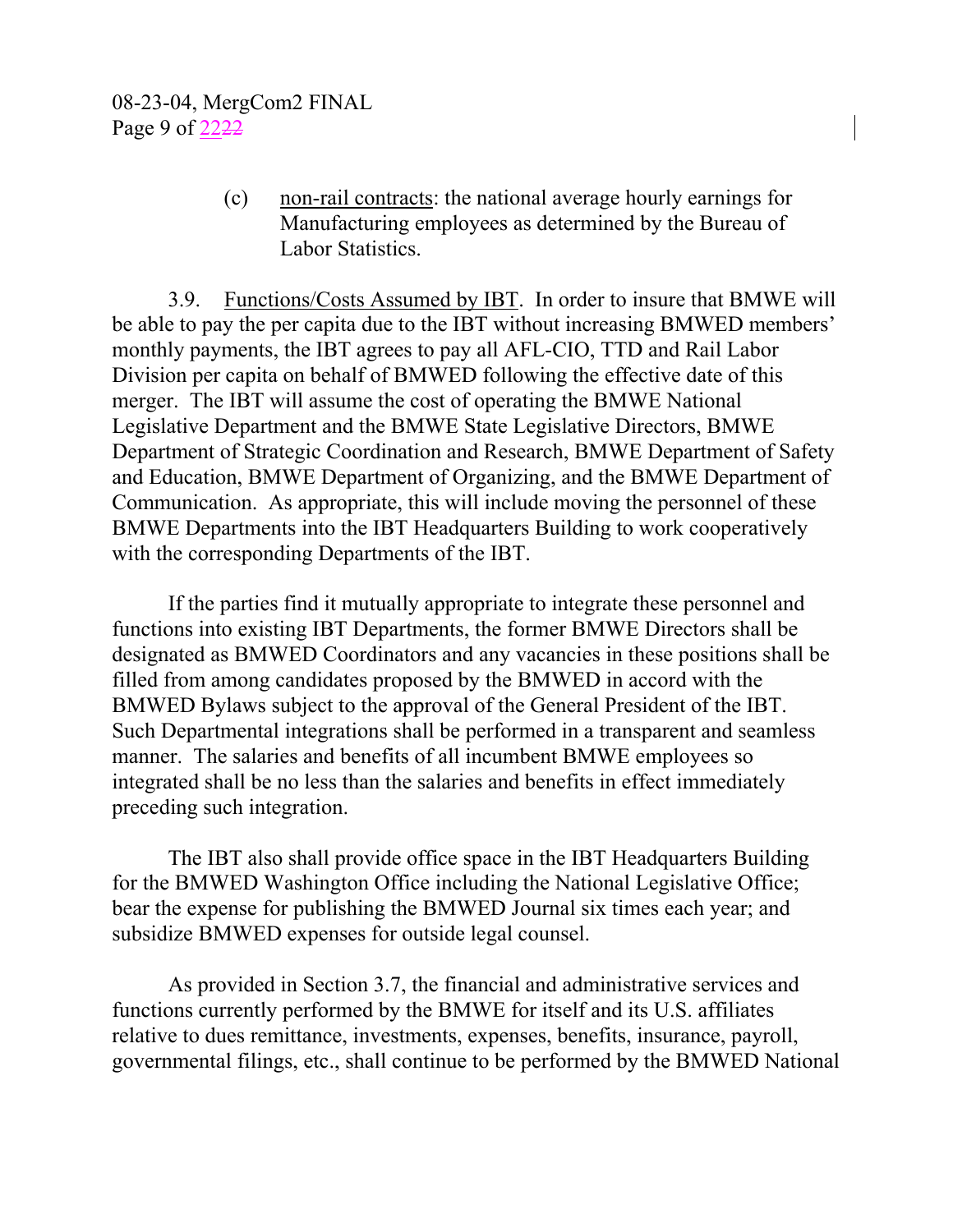08-23-04, MergCom2 FINAL Page 10 of 2222

Division. Should these financial and administrative services and functions be, at a future date, transferred by mutual agreement to the IBT or IBT Rail Conference, such transfers shall be performed in a transparent and seamless manner. For the BMWED, any decision to transfer these financial and administrative services and functions shall be approved in accordance with the BMWED bylaws.

## SPECIFIC PROVISIONS

4.1. Continued Cooperation. IBT and BMWE will continue to cooperate during the approval/ratification process with respect to all matters of mutual interest including, but not limited to, negotiations, safety and education, legal, communications, legislation, organizing, representation and issues pending before the National Mediation Board.

4.2. Effective Date. The Merger shall become effective on January 1, 2005, and the BMWED Bylaws will become effective on that date.

4.3 BMWE Bodies. All System Divisions/Federations, Local Lodges, and other groups, who are affiliates of the Brotherhood of Maintenance of Way Employes shall, on the effective date of the Merger, become part of and remain affiliated with the Brotherhood of Maintenance of Way Employes Division of the IBT Rail Conference.

4.4. Membership. On the Effective Date, all BMWE members will become and be considered IBT members.

4.5. Officers. All officers of all BMWE bodies (National Division, System Federations and Divisions, Local Lodges and State Legislative Boards) holding office immediately before the effective date of the merger shall thereafter continue in office and be elected in accordance with the applicable BMWED or System Federation/Division Bylaws.

4.6. Charters. All charters issued by BMWE will be considered as having been issued by IBT. IBT will issue replacement or duplicate charters upon request.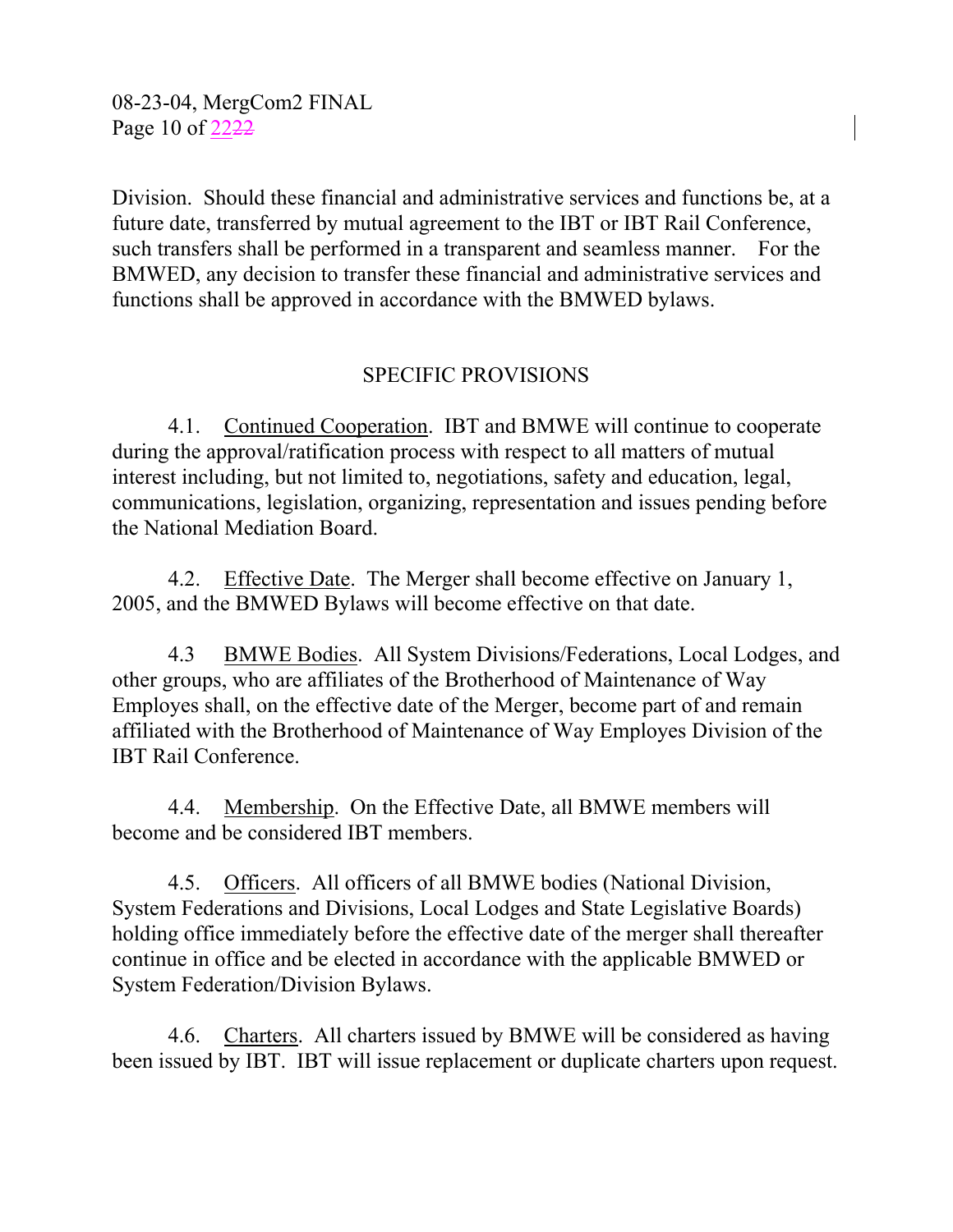IBT will issue charters to all BMWED System Federations and Divisions. The BMWED Bylaws will otherwise govern the issuance of charters within the BMWED and the IBT will issue charters for subordinate bodies within the BMWED, provided that the issuance of such charters is consistent with the provisions of the applicable bylaws.

4.7. Transition to IBT Constitution. Except as otherwise provided by this Merger Agreement or in the BMWED Bylaws, the provisions of the IBT Constitution shall apply on and after the effective date of this merger.

4.8. Eligibility to Vote. The provisions of the IBT Constitution concerning eligibility to nominate, second and vote will become effective for the BMWED on January 1, 2006.

(NOTE: The IBT Constitution provides that members are eligible to nominate and vote only if, as of the date of nominations or election, they are members in good standing through the month prior to the nominations meeting or election. The issuance of unemployment cards or withdrawal cards by the BMWED does not satisfy the requirement to maintain member in good standing status under the IBT Constitution for the purpose of eligibility to vote.)

4.9. Eligibility to Run for Office (IBT "Continuous Good Standing" Rule). The provisions of the IBT Constitution concerning eligibility to run for office will become effective on January 1, 2006. For the purpose of determining eligibility to run for office only, all BMWED bodies will be treated as "newly chartered" on January 1, 2006 and the provisions of Article II, Section 4(b), of the IBT Constitution will be applied.

(NOTE: The IBT Constitution provides that members are eligible to run for election only if they are "in continuous good standing . . . and actively employed in the craft . . . for a period of twenty-four (24) consecutive months prior to the month of nomination" (IBT Constitution, Article II, Section 4(a)(1)). In general, "continuous good standing" means the timely payment of dues for each of the twenty-four months during the applicable period together with no interruptions in active membership during that period. Timely payment of dues is accomplished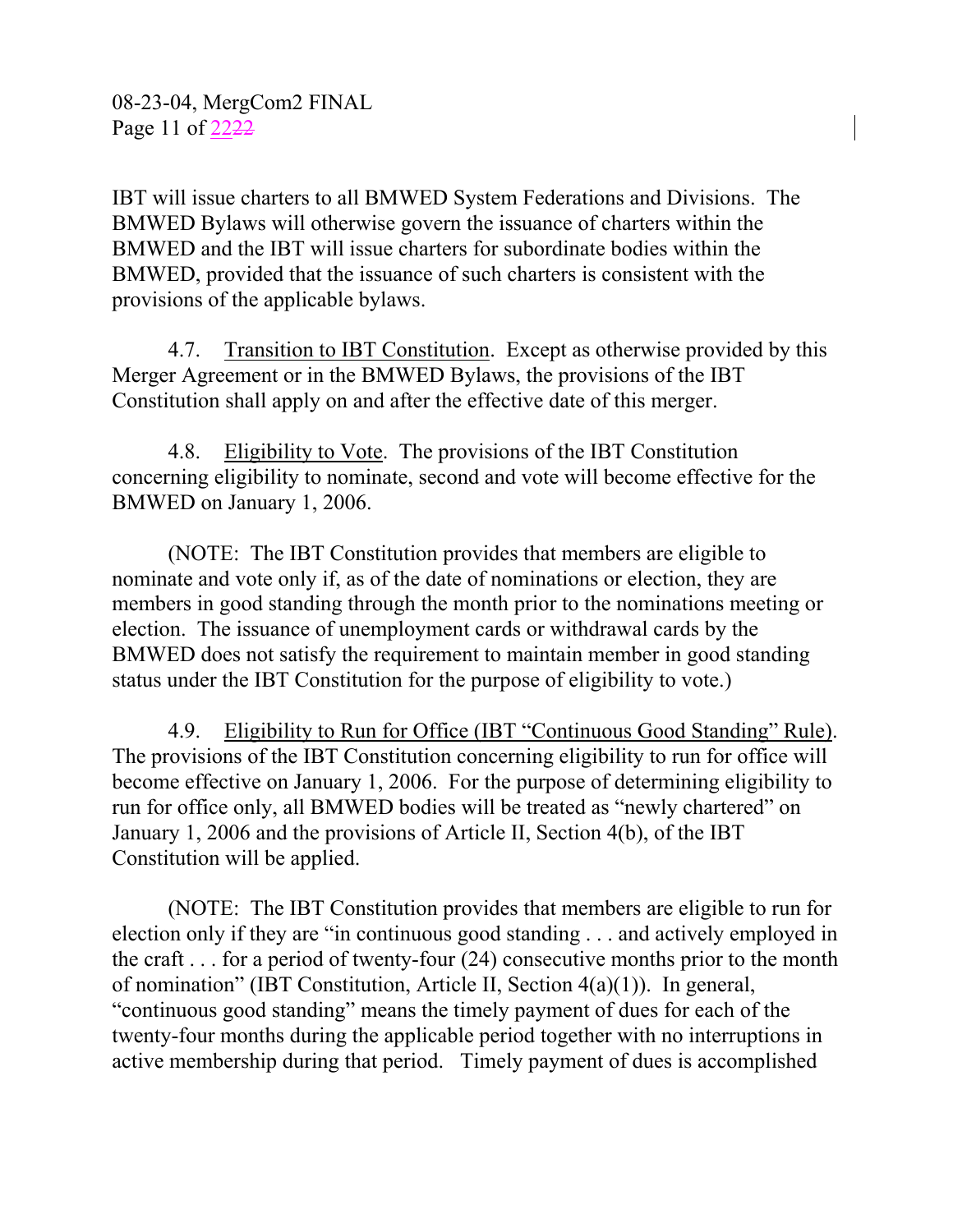by actually paying dues for the month by the last business day of that month. This requirement is also satisfied if a member is on dues checkoff and has earnings during the month from which dues could have been deducted. In "newly chartered" affiliates, Article II, Section 4(b), of the IBT Constitution reduces the twenty-four month period to "at least half of the period of time since the [affiliate] was separately chartered."

As an example, for nominations held in September 2006 within the former BMWE, a member will be eligible to run only if he has maintained continuous good standing for four months (one-half the eight-month period from January 1, 2006, through August 2006) ending with the month before nominations. This means that the member must have paid his or her dues on time in May, June, July and August of 2006. The issuance of unemployment cards or withdrawal cards by the BMWED will not satisfy the requirement to maintain member in good standing status under the IBT Constitution for the purpose of eligibility to run for office.)

4.10. Elections. All elections within the former BMWE shall be conducted in accord with the procedures set forth in the applicable BMWED or System Federation/Division Bylaws. Effective for all nominations conducted after January 1, 2006, appeals concerning eligibility shall be handled in accord with Article XXII, Section 5(a), of the IBT Constitution. All other appeals and disputes with respect to elections held within the BMWED shall be handled in accord with the applicable provisions of the BMWED or System Federation/Division Bylaws.

4.11. Eligibility of BMWED Local Lodge Secretary-Treasurers. All BMWED Local Lodge Secretary-Treasurers shall be required to pay full dues and assessments beginning January 1, 2006, and the provisions of Article II, Section 4(b), of the IBT Constitution will be applied. Nothing in this Merger Agreement or the IBT Constitution prevents the Local Lodge from reimbursing the Local Lodge Secretary-Treasurer a monthly amount equivalent to full dues and assessments, or a portion thereof, provided such reimbursement is approved in accordance with the BMWED Bylaws and is in compliance with applicable law. Provided that full dues and assessment are properly paid, Local Lodge Secretary-Treasurers holding office as of the effective date of the merger shall remain eligible to continue to run for and hold such office even though they may not be actively working at the craft.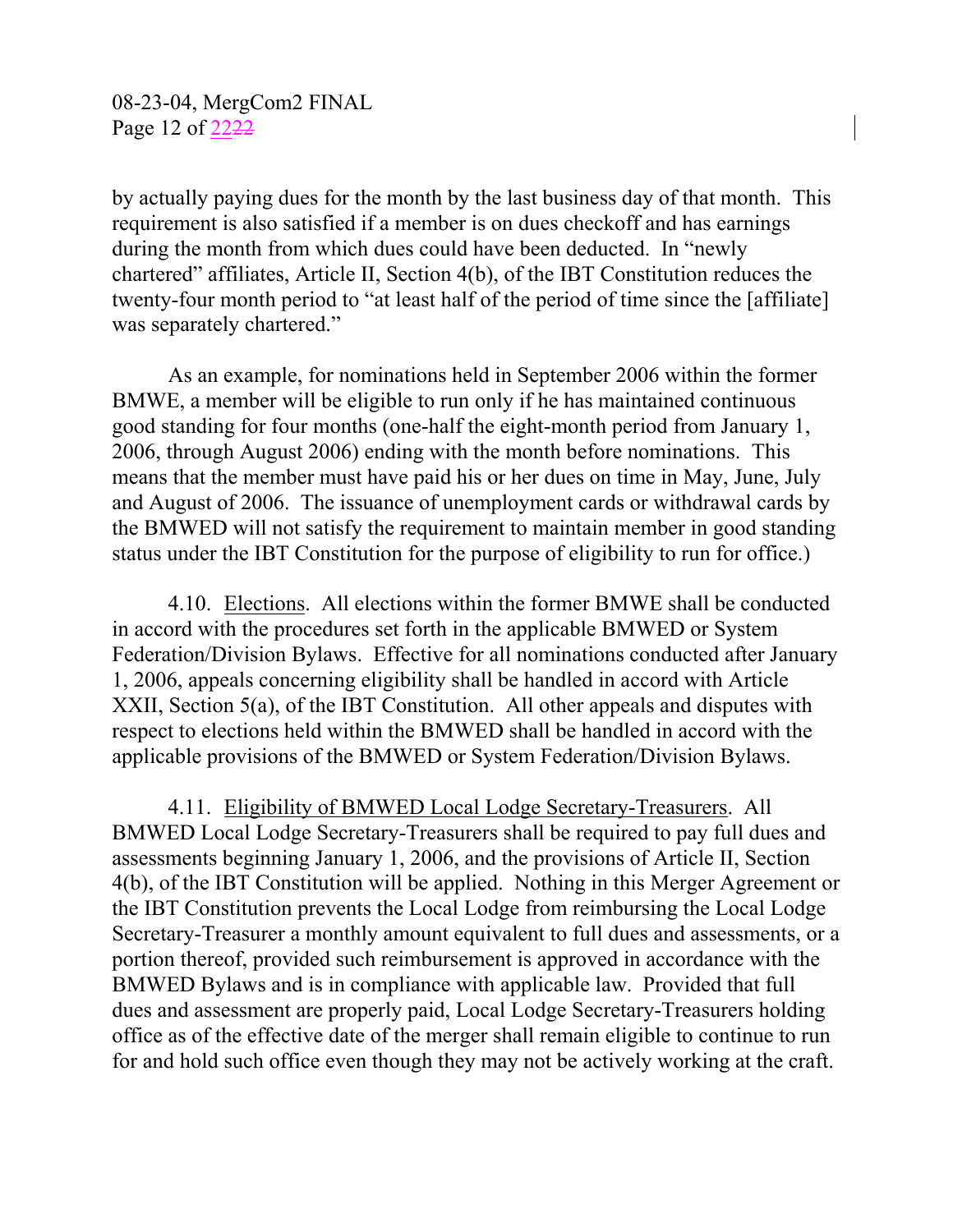4.12. Charges and Appeals. All internal union charges and appeals filed before the Effective Date will be handled under the provisions, rules and procedures in effect prior to the Merger. All internal union charges and appeals filed after the Effective Date will be handled under the provisions, rules and procedures established by the BMWED Bylaws and the IBT Constitution. For the purpose of applying the provisions of Article XIX of the IBT Constitution (Trials and Appeals) within the BMWED and unless otherwise appropriate, the initial hearing will be held by the Local Lodge or System Federation/Division within which the charge arises. The initial appeal shall be to the BMWED National Division regardless of the body who issued the decision for which appeal is taken. Time limits shall be as set forth in the BMWED Bylaws, except that the time limits provided in Article XIX shall apply with respect to appeals to the IBT General Executive Board and the IBT Convention. The IBT General Executive Board shall not entertain any appeal from any collective bargaining matter or administrative matter decided by the BMWED. On all other matters, appeals from the BMWED National Division shall be to the IBT General Executive Board and, if appropriate, to the IBT Convention as provided in the IBT Constitution. Decisions appealed to the IBT shall be sustained unless inconsistent with this Merger Agreement, the IBT Constitution or applicable law.

4.13. Trusteeships. During the 24-month period following the effective date of the merger, trusteeships may only be imposed on BMWED affiliated bodies with the consent of the National President of the BMWED. The BMWED will not be placed in trusteeship during this period. Upon expiration of the 24-month period, in the event that the IBT General President should determine that conditions exist that would warrant imposing a trusteeship on any BMWED affiliate he shall consult with the National President of the BMWED, as the case may be, and seek his assistance in resolving the problems before exercising his authority under Article VI, Section 5, of the IBT Constitution. This shall not prevent the IBT General President from taking immediate action where, in his discretion, the facts indicate the existence of a situation that is imminently dangerous to the BMWED affiliate, the BMWED, the IBT or any IBT affiliate. In such a situation the BMWED National President shall be fully informed of the imposition of the trusteeship and the reasons such action was necessary.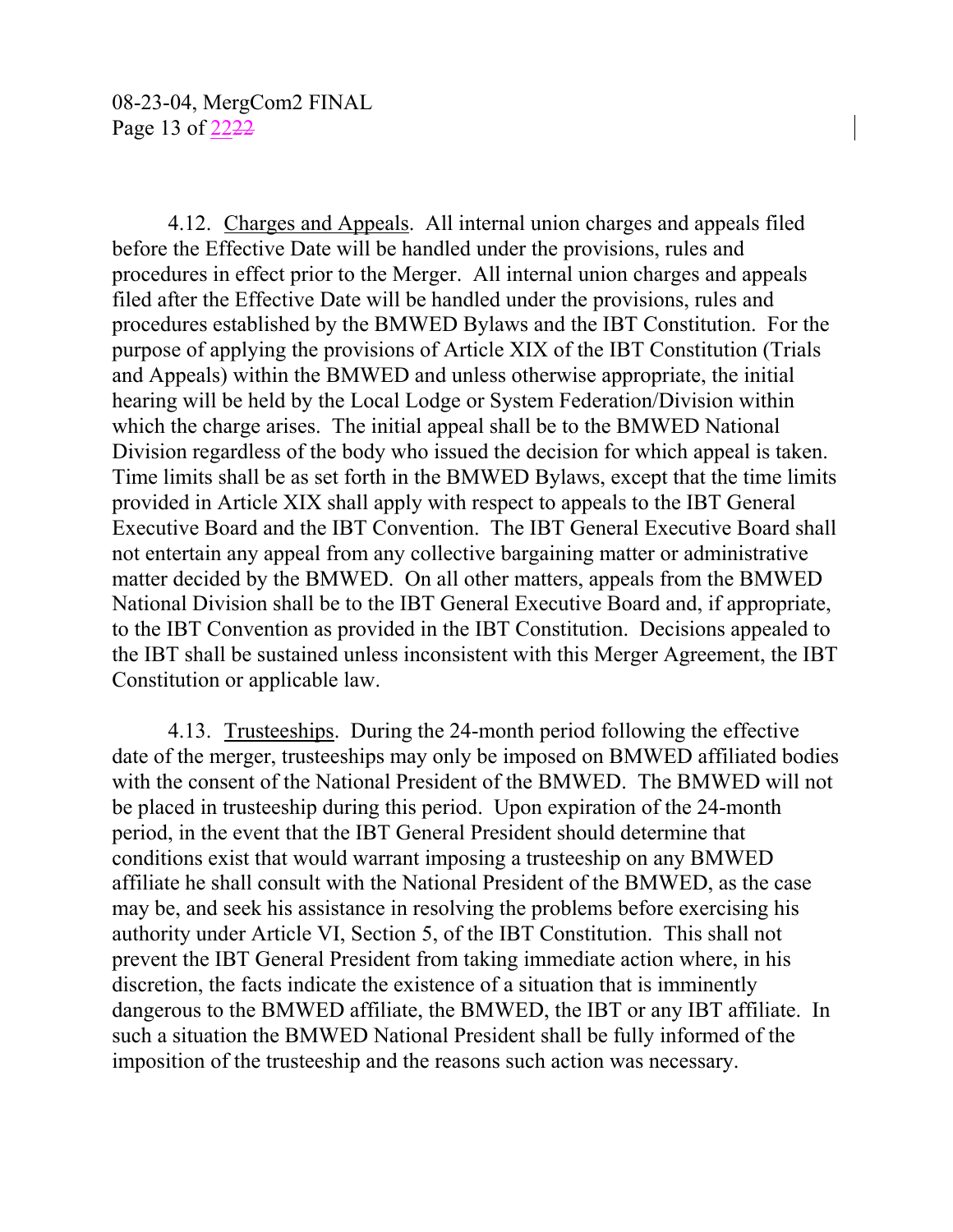4.14. Ratification of Contracts. Collective bargaining agreements within the BMWED shall be ratified in accordance with the provisions of the BMWED Bylaws.

4.15. Joint Council Affiliation. BMWED System Federations and Divisions and other affiliates will not be required to be affiliated with IBT Joint Councils. Officers of BMWED System Federations and Divisions and other affiliates will be invited to attend meetings and other functions and events conducted by the Joint Council having jurisdiction over the geographic area in which the System Federations and Divisions or other affiliate is located. BMWED System Federations and Divisions and other affiliates may enter into agreements with the Joint Council having jurisdiction over the geographic area in which the System Federations and Divisions or other affiliate is located on mutually agreeable terms, subject to the approval of the BMWED President and the IBT General President.

4.16. Jurisdictional Disputes. Any jurisdictional dispute that arises within the BMWED shall be resolved in accord with the provisions of the BMWED Bylaws. Any jurisdictional dispute that may arise between any BMWED affiliate and any IBT affiliate will be handled as provided by Article XII, Section 21, of the IBT Constitution with one member of the panel appointed by the BMWED National President and two members appointed by the IBT General President. Notwithstanding the above, any jurisdictional dispute that may properly be submitted to the National Railroad Adjustment Board (NRAB) will not be subject to the provisions of Article XII, Section 21 of the IBT Constitution or this paragraph.

4.17. IBT General Executive Board. The BMWED National President will be considered by the IBT General President for any vacancy that may occur on the IBT General Executive Board. The President of the Rail Conference will attend all meetings of the IBT General Executive Board.

4.18. IBT Convention Delegates. For the purpose of allocating and electing delegates to the IBT Convention in accord with Article III, Section 2, of the IBT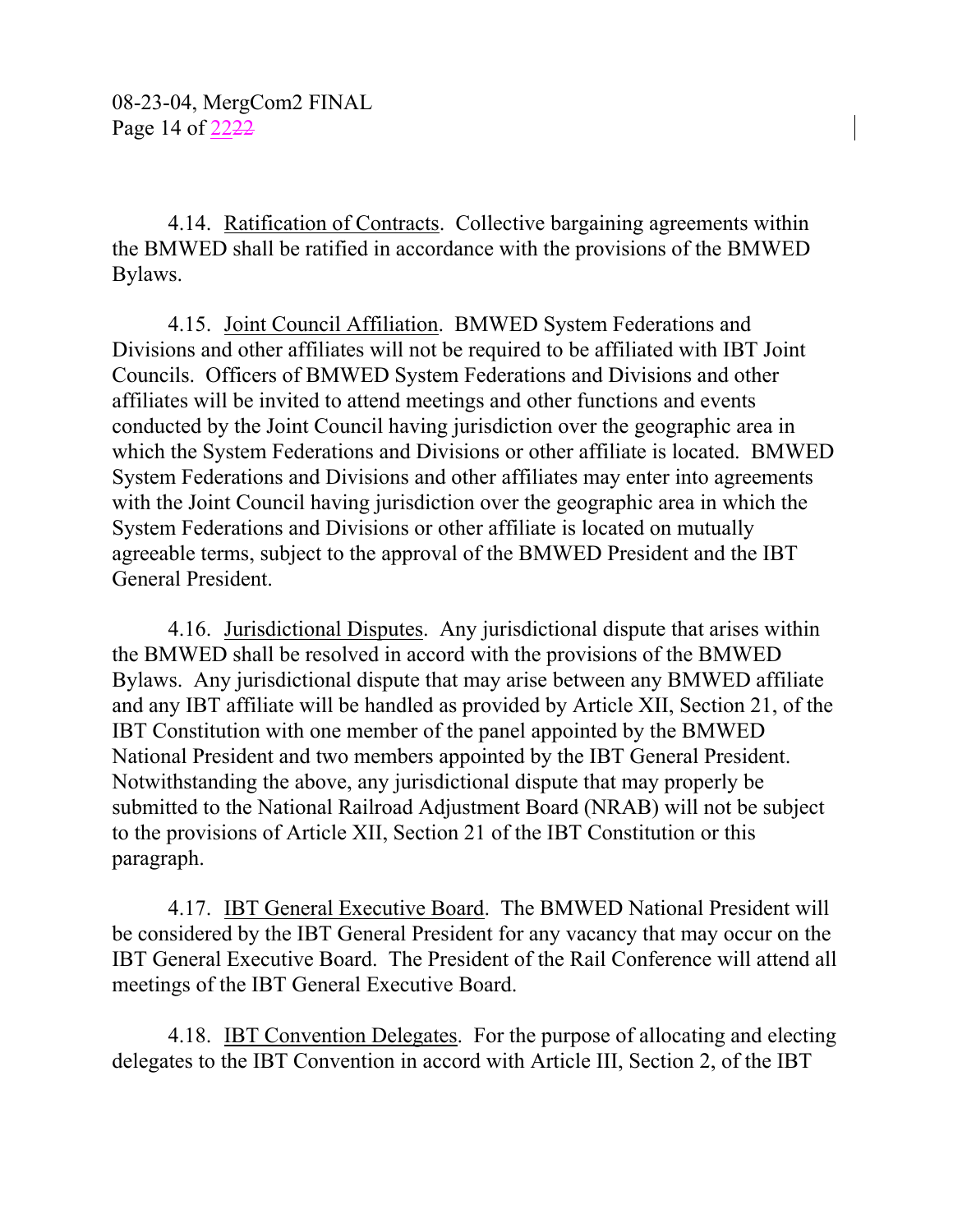Constitution, BMWE/BMWED System Federations and Divisions shall be treated as Local Unions as provided in this paragraph. Each System Federation and Division having at least 100 active members shall be entitled to one (1) delegate to the IBT for up to the first thousand active members and to one additional delegate for each additional 750 active members or major fraction thereof. System Federations and Divisions with less than 100 active members shall be grouped into three geographic groups: (1) New York, New Jersey, Pennsylvania and the New England States; (2) Minnesota and all states west of the Mississippi River; and (3) the remaining states (Midwest and South). The active members in System Federations and Divisions with less than 100 active members within these designated geographic areas shall be consolidated for the purpose of electing delegates to the IBT Convention and shall be entitled to elect delegates according to the formula set out above and in the IBT Constitution as though they constituted a single Local Union. Delegates to the IBT Convention must satisfy the eligibility requirements set forth in the IBT Constitution and shall be elected in accord with the applicable provisions of the IBT Constitution and the Rules governing the election. Elections for Delegates and Alternate Delegates to the 2006 IBT Convention shall be conducted within the BMWED in March 2006. One month of continuous good standing, the month immediately before nominations, will be required to be eligible to run for Delegate or Alternate Delegate for the 2006 IBT Convention. Five months of continuous good standing (January through May 2006) shall be required of BMWED members to be eligible to be nominated at the 2006 IBT Convention to run for International Union Office.

The BMWED National President shall be a delegate to the IBT Convention and any officers of the BMWED National Division shall be invited as guests at the IBT Convention.

(NOTE: Article III, Section 2, of the IBT Constitution provides that a Local Union is entitled to one delegate for the first 1000 members or less and one additional delegate for each additional 750 members or major fraction thereof. Delegates are elected at-large in a mail ballot election directly by the membership.

Under the IBT election process, the elections for delegate and alternate delegate are conducted according to guidelines established by the IBT Election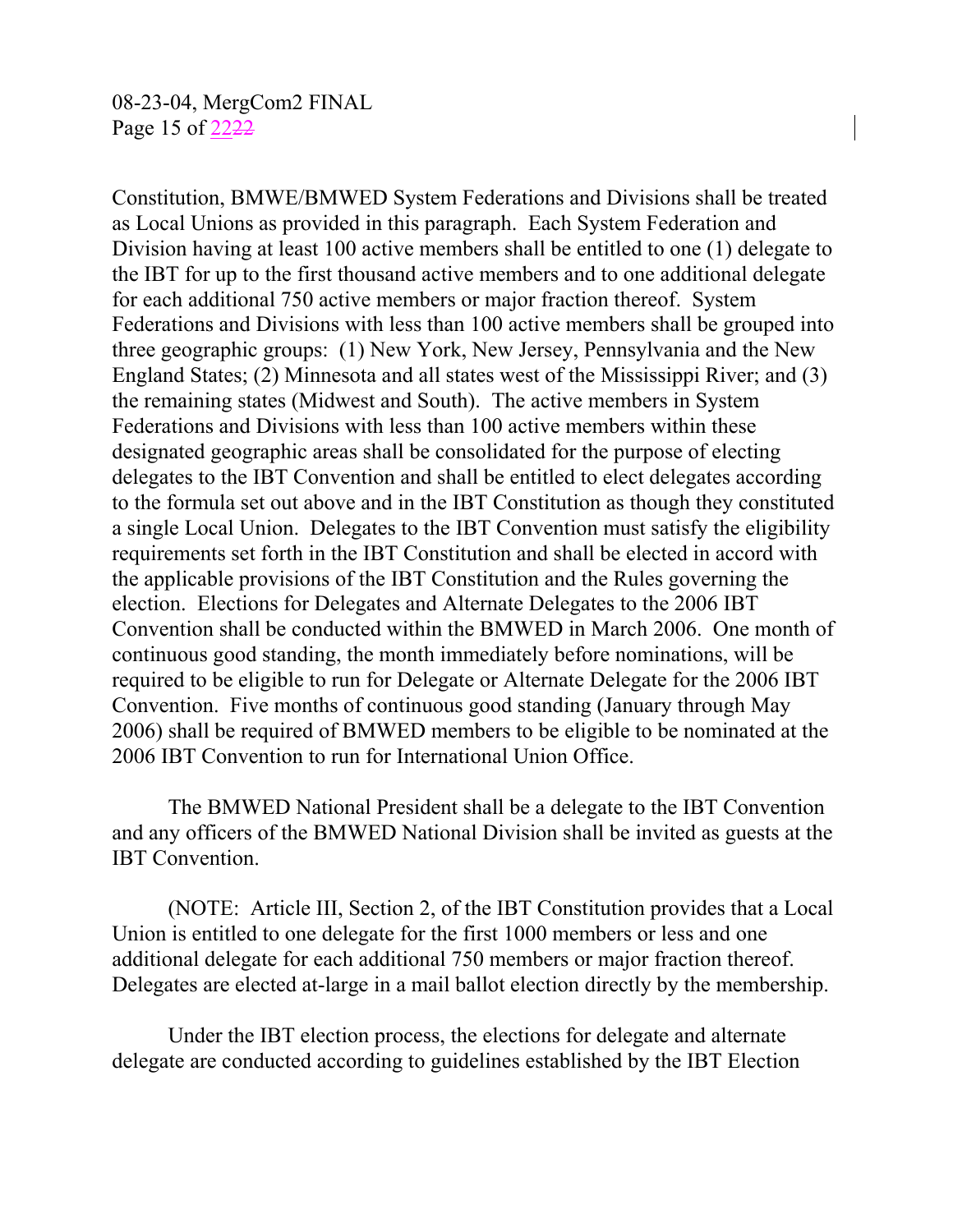Supervisor. Under these guidelines, candidates are nominated and run separately for delegate and alternate delegate. In other words, a candidate must decide whether to run for delegate or for alternate delegate. Nominations may be made by mail and the election is conducted by mail ballot.)

4.19. BMWE Assets. Notwithstanding the provisions of Article XX of the IBT Constitution, all properties, funds and assets, both real and personal, held by the BMWED or any BMWED affiliate shall remain the property, funds and assets of the BMWED or affiliate in the event of withdrawal.

4.20. BMWE PAC Fund. BMWED will merge its Political Action Committee (Maintenance of Way Political League) into the IBT Political Action Committee (IBT D.R.I.V.E. - Democratic, Republican, Independent Voter Education). At least 85% of the funds contributed by BMWED members will be allocated per year for contributions to federal candidates whom the BMWED identifies as significantly affecting Rail Labor concerns of the BMWED membership.

4.21. Designated Counsel (FELA). BMWED National Division will retain exclusive authority to specify designated legal counsel to represent members within the BMWED under the Federal Employer's Liability Act (FELA).

4.22. Organizing. IBT commits to assist BMWED and their affiliates in campaigns to organize employees within the jurisdiction of the BMWED and, in particular, to bring within the jurisdiction of the BMWED all maintenance of way track and structures personnel within the United States.

4.23. System Federation/Division Bylaws. The By-Laws of the BMWED, and the By-Laws of the System Federation or Division shall be applicable to all lodges within said federation or division. Accordingly, local lodges within the BMWE Division will not be required to adopt By-Laws. System Federation/Division Bylaws shall continue to be applicable, except that (a) any provisions concerning the trial and appeal of internal union charges shall be superseded by the provisions of Article XIX of the IBT Constitution as provided in paragraph 4.12 of this Merger Agreement; (b) any provisions allowing the recall or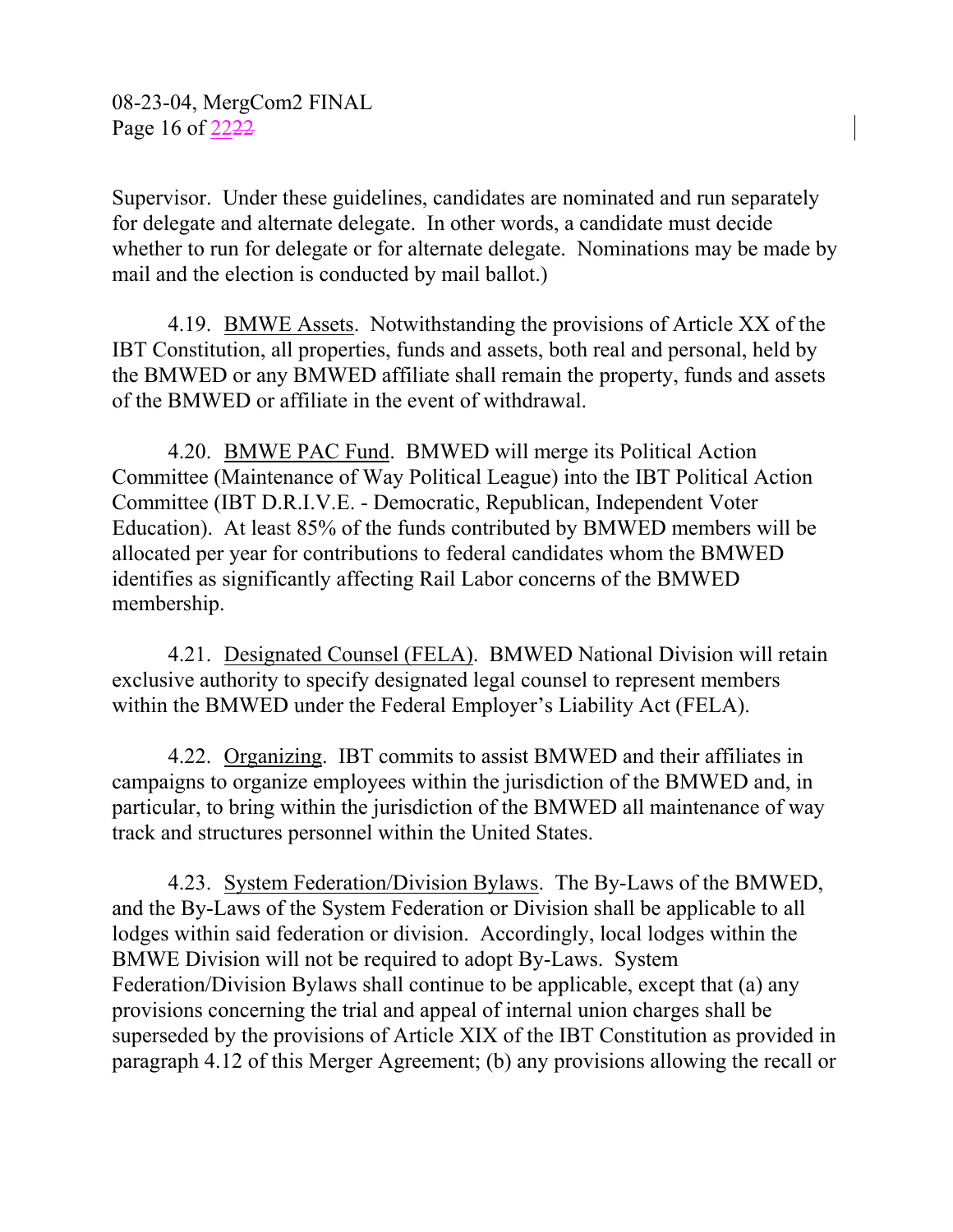08-23-04, MergCom2 FINAL Page 17 of 2222

replacement of any elected officer during his term of office other than through the procedures of Article XIX of the IBT Constitution shall be without force or effect; (c) any provisions concerning eligibility to nominate, second or run for office, concerning approval of amendments to bylaws, and concerning affiliation with the BMWE shall be governed by the applicable provisions of this Merger Agreement; (d) System Division/Federation secretary-treasurers will be responsible for fulfilling the duties set forth in Article XXIII and other provisions of the IBT Constitution; (e) System Federation/Divisions shall each designate three existing officers or Executive Board members not authorized to sign checks to fulfill the function of trustees as required by Article X, Section 8, of the IBT Constitution.

4.24. Mergers, Consolidations and Disbandments. Notwithstanding any provision of the IBT Constitution, there will be no mergers, disbandments or consolidations of any System Federations/Divisions or Local Lodges within the BMWED except as provided in the applicable BMWED or System Federation/Division Bylaws.

4.25. Strike Fund. The BMWED will continue to maintain its existing Strike Fund in accordance with the BMWED Bylaws and members within the BMWED will not be eligible for Out-of-Work Benefits from the IBT Strike and Defense Fund. BMWED members, the BMWED and BMWED affiliates will remain eligible for other appropriate assistance from the IBT Strike and Defense Fund. Accordingly, the IBT will rebate ten (10) percent of the per capita paid by BMWED.

4.26. Ratification. This Merger Agreement and the incorporated bylaws shall be subject to approval and ratification by the BMWE and the IBT through the procedures set forth in their Constitutions. The parties shall promptly and expeditiously proceed to submit this Merger Agreement and the incorporated bylaws for approval through the procedures set forth in their respective Constitutions. IBT shall be permitted to address BMWE members and officers with respect to this merger and throughout the approval procedure to the fullest extent permitted by the BMWE Constitution.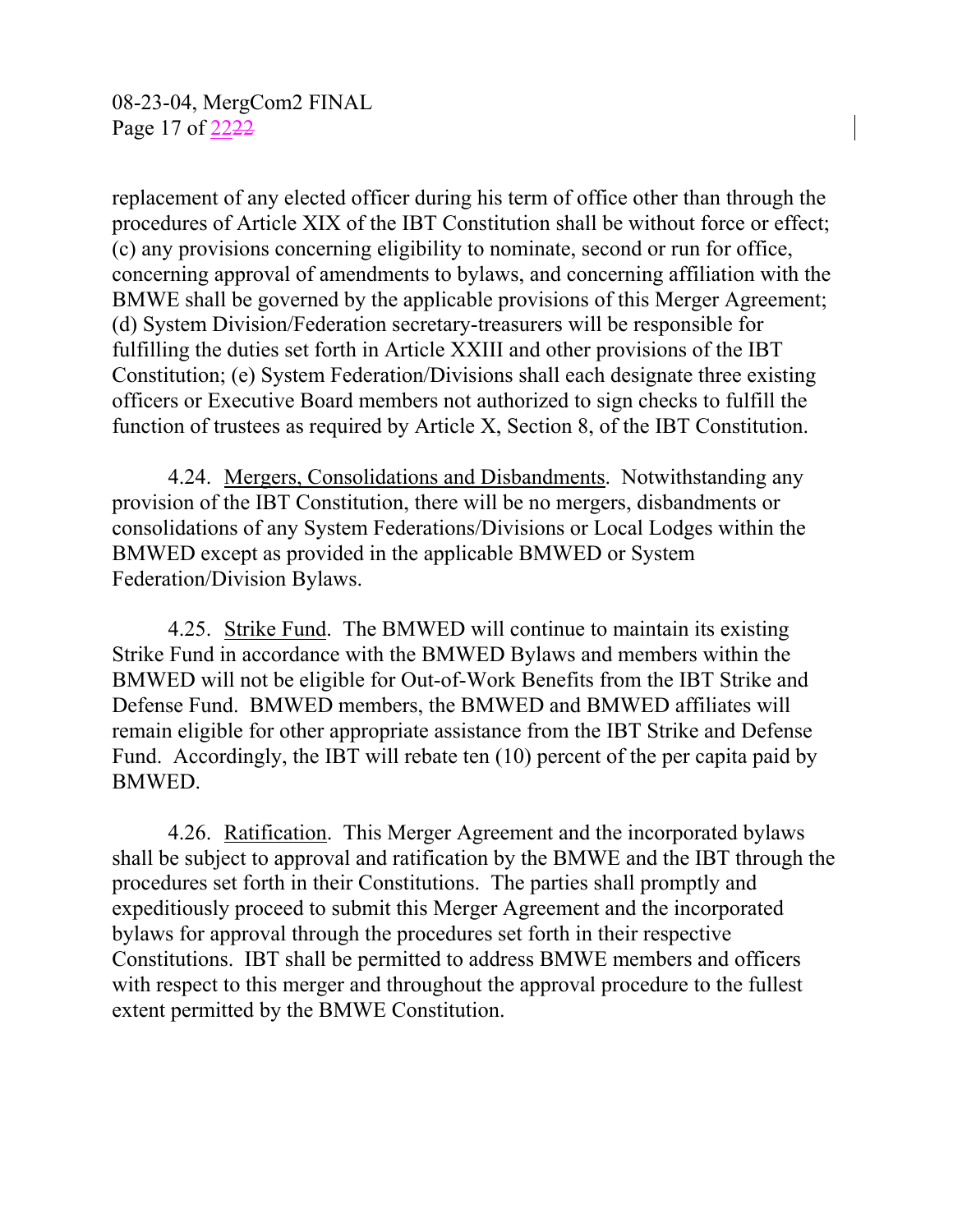4.27. Disputes. Any disputes concerning the application or interpretation of the terms of this Merger Agreement shall be initially submitted in writing to the National President of the BMWED and the General President of the IBT or their designated representatives, who shall meet within 10 days of written receipt to attempt to resolve the dispute. Any agreed-upon resolution will be subject to the approval of the BMWED Grand Lodge Officers and the IBT General Executive Board. If the dispute is not resolved within ten (10) days from receipt of the notice of the dispute, either party to the dispute may submit the dispute to final and binding expedited arbitration in accordance with the following procedures:

4.27.1. Arbitration Procedure. The following provisions shall apply for any disputes properly submitted to arbitration under the provisions of the above paragraph 4.27.

4.27.2. The party requesting arbitration (either the IBT General President or the BMWE National President) shall give written notice to arbitrate to the other which shall contain a clear statement of the question or dispute it proposes to be arbitrated. This notice to arbitrate must be submitted within twenty (20) days from receipt of the notice of the dispute as set forth above.

4.27.3. The IBT General President and the BMWED National President, or their designees, shall attempt to agree upon an arbitrator within ten (10) days of receipt of the notice to arbitrate. If the parties are unable to agree upon an arbitrator, then the parties will select an arbitrator from among the Article XX referees currently designated by the AFL-CIO. The parties will select from this list by alternating strikes until one arbitrator remains with the party requesting arbitration striking first.

4.27.4. The parties will request the arbitrator to hear this matter on an expedited basis, but in no event later than sixty (60) days after notification of the arbitrator of his/her appointment.

4.27.5. The arbitrator shall issue a written decision within thirty (30) days of the close of said hearing.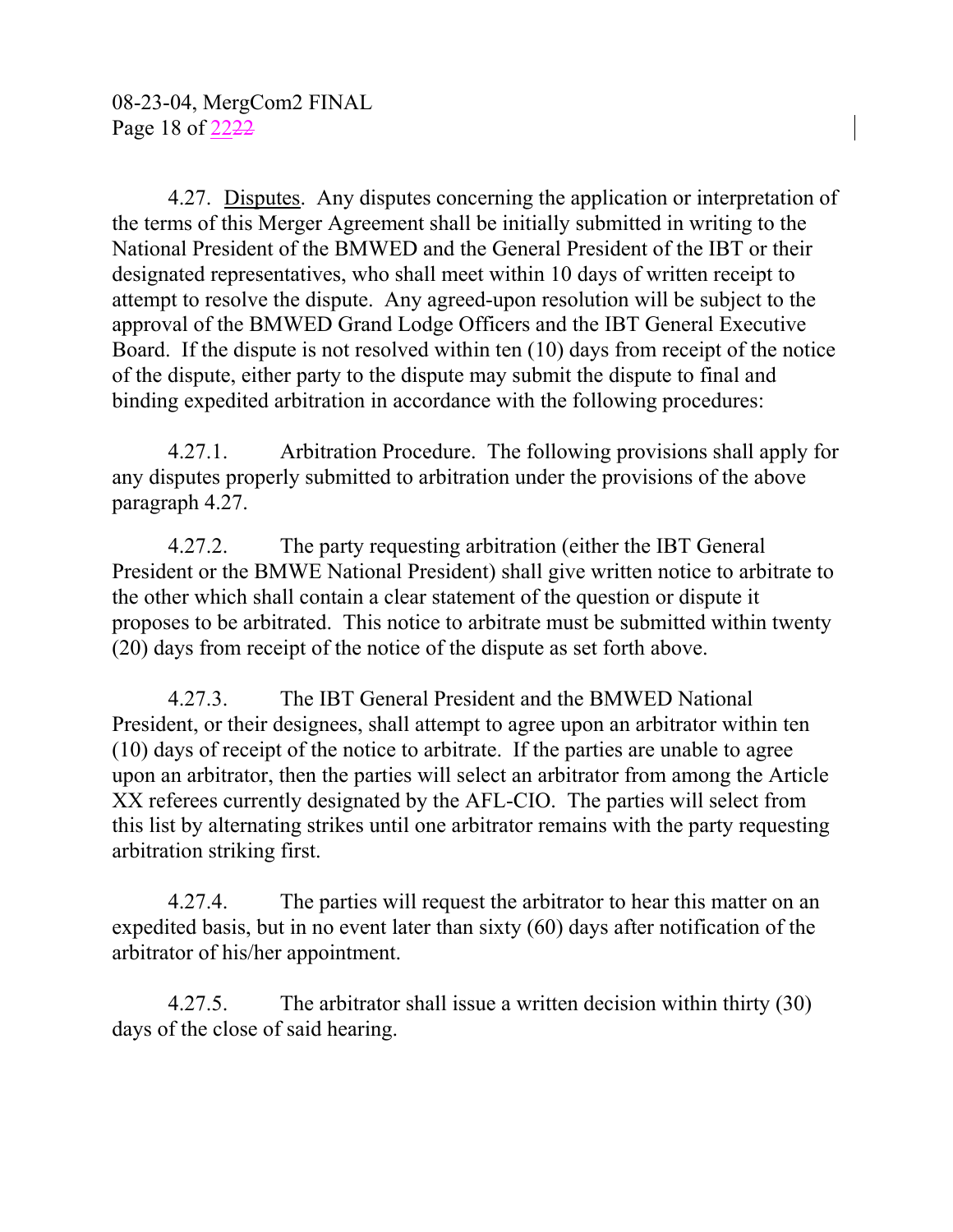4.27.6. The decision of the arbitrator shall be final and binding on all parties.

4.27.7. The arbitrator's authority is limited only to decide the question submitted and in no event shall the arbitrator have the authority to add to, subtract from, or modify any terms of the Merger Agreement.

4.27.8. Each Party will pay one-half the cost of the arbitration, and the parties may extend the time limits by mutual written agreement between the BMWED National President and the IBT General President.

4.28. Withdrawal. Either IBT or BMWED may withdraw from this merger at any time within 24 months of the effective date of this merger agreement. BMWED may withdraw from this merger if (a) the Grand Lodge Officers of the BMWED National Division vote by a two-thirds majority to withdraw from the merger at any time during this period and (b) the withdrawal is subsequently approved by a majority of active members in good standing within the BMWED voting in a properly conducted referendum. For the purpose of conducting such a referendum, the parties will designate the American Arbitration Association and the costs will be borne equally between the parties. IBT may withdraw from this merger by action of its General Executive Board.

4.29. Savings Clause. The fact that any provision of this Merger Agreement is held illegal or unenforceable by a court or other tribunal of competent jurisdiction shall not affect the validity or enforceability of any other severable portion of this Agreement.

4.30. Correction of Inadvertent Errors. The parties shall have the power to correct any typographical, grammatical or punctuation errors in any of the documents involved in this Merger, provided that any such change must be consistent with the spirit and intent of the provision involved.

4.31. Amendments. This Merger Agreement may only be amended with the approval by representative majority vote of the Delegates assembled at a BMWED Convention and subsequently approved by the IBT General Executive Board.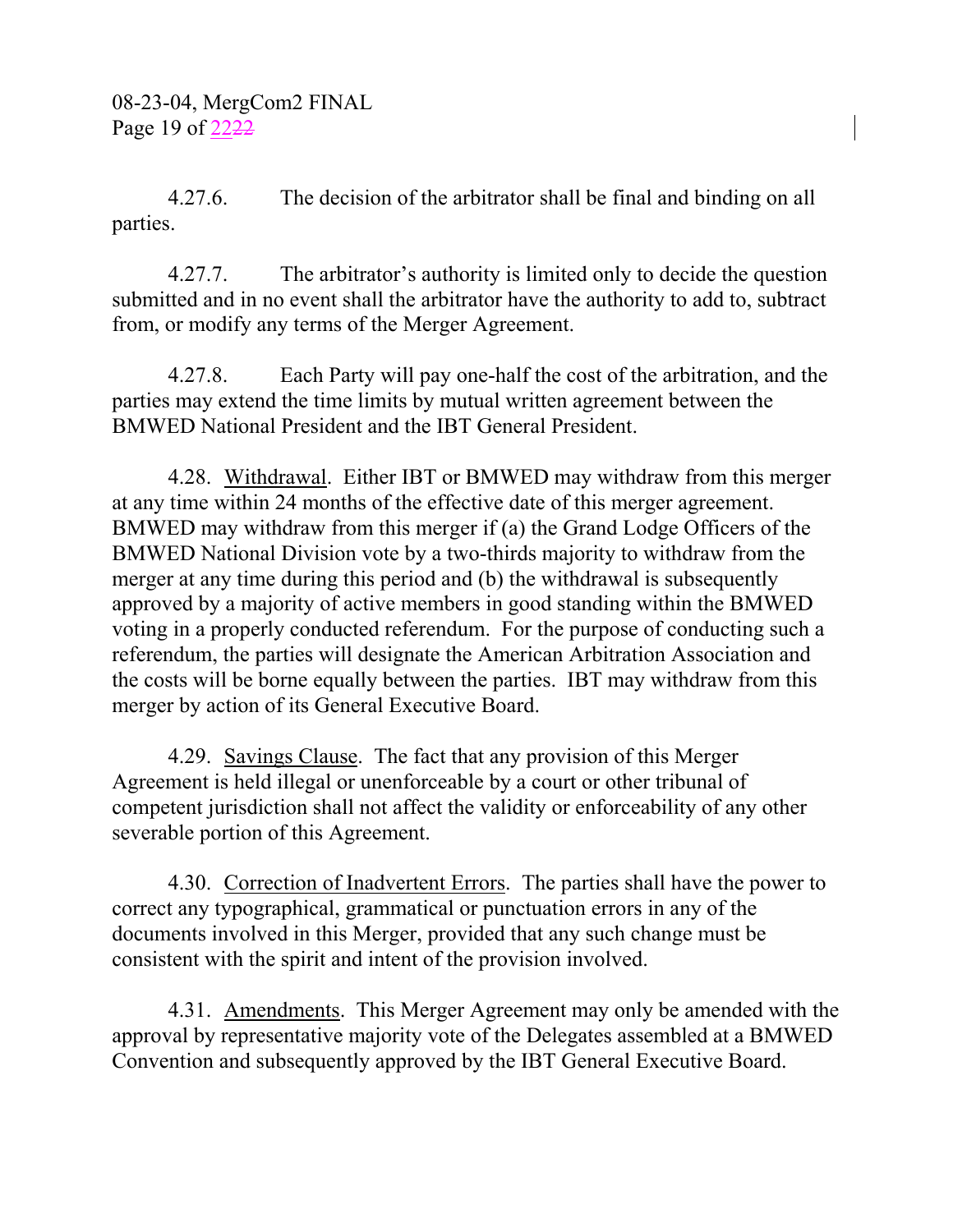4.32. Headings and Notes. Headings and bracketed paragraphs identified as "NOTES" in this Merger Agreement are intended to explain the general operation of the provisions to which they refer. These headings and "NOTES" do not constitute enforceable provisions of the Merger Agreement and shall not modify the meaning of any provision of this Merger Agreement, the BMWED Bylaws, the IBT Constitution or the Bylaws of IBT Rail Conference.

### CANADA

 5.1. Approval of Transfer Agreement. The foregoing terms of this Merger Agreement are applicable to the BMWE and the IBT in the United States. BMWE and Teamsters Canada previously entered into a Transfer of Jurisdiction Agreement which transferred BMWE's jurisdiction in Canada to the Teamsters Canada Rail Conference – Maintenance of Way Employees Division (TCRC-MWED). It is the intent of the parties that this Merger Agreement shall be submitted to a vote of all active BMWE members in good standing as of the date of the referendum as required by the BMWE Constitution and Bylaws, that votes from members of BMWE affiliated bodies located in the United States and located in Canada shall be separately tallied, that approval of this Merger Agreement by the majority of members voting from BMWE affiliated bodies located in the United States shall approve this Merger Agreement with respect to the United States, and that approval by a majority of members voting from BMWE affiliated bodies in Canada shall approve and reaffirm the Transfer Agreement previously entered into between the BMWE and Teamsters Canada. Notwithstanding any other provision of this Merger Agreement, approval by a majority of members voting from BMWE affiliated bodies in Canada shall be effective immediately to approve and reaffirm the Transfer of Jurisdiction Agreement. Submitting this Merger Agreement for approval by active BMWE members in good standing is intended to insure compliance with the requirements of the BMWE Constitution and Bylaws and such approval is not intended to supersede or interfere with any provision or requirement of Canadian law or the decision of any Canadian governmental or judicial body of competent jurisdiction with respect to BMWE subordinate bodies or members in Canada.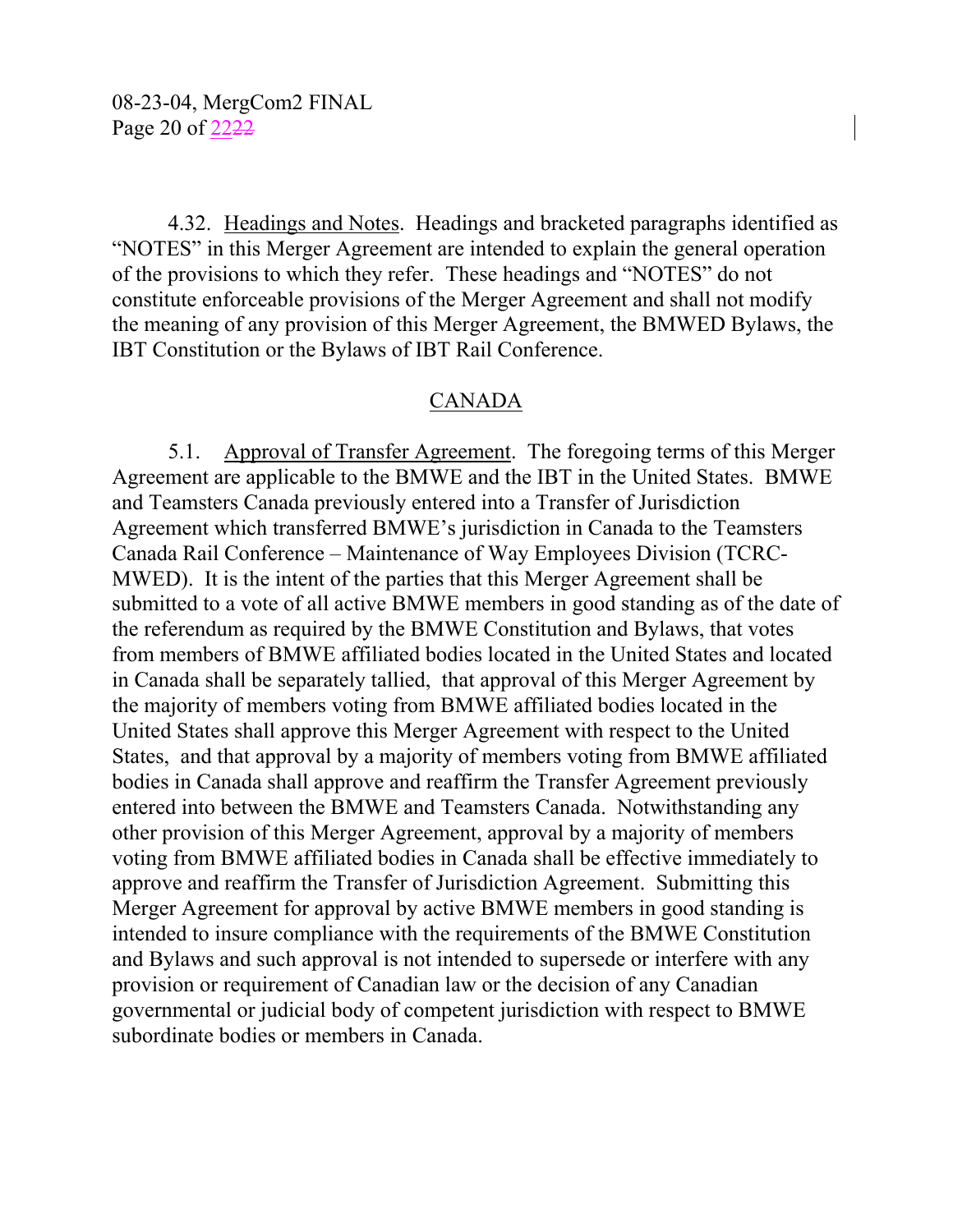5.2. General Terms. A copy of the Transfer Agreement is appended to and incorporated in this Merger Agreement. The Transfer Agreement generally provides for the transfer of BMWE jurisdiction in Canada to the Teamsters Canada Rail Conference − Maintenance of Way Employees Division (TCRC-MWED). Teamsters Canada has established the TCRC-MWED for this purpose and to insure that maintenance of way employees in Canada may exercise the right to select their own officers once all legal and other matters concerning the transfer have been resolved and appropriate bylaws have been adopted. In general, the previously agreed upon Transfer Agreement provides:

 5.2.1. The BMWE transfers its jurisdiction over all of the Canadian territory to the TCRC-MWED and renounces any right to act in Canada in the recruitment of employees, representation of employees, representation of labour organizations or in any other way except as far as it is necessary to further the execution of the Transfer Agreement.

 5.2.2. The transfer of jurisdiction includes the transfer of all bargaining rights and obligations that the BMWE presently holds, either through certification or voluntary recognition; and all attached rights and obligations whether under a collective agreement or otherwise.

 5.2.3. The BMWE will transfer to TCRC-MWED all its files and employees attached to its Canadian operations including the files and employees of its affiliates and subordinate bodies.

 5.2.4. For a mutually agreed upon transition period, the BMWE will continue to pay all salaries and benefits and all expenses related to its Canadian operations including the salaries and benefits of its affiliates and subordinate bodies until the final transfer of assets and liabilities provided for in paragraph 5.2.7.

 5.2.5. During the transition period, TCRC-MWED will maintain the structures along the lines of existing local lodges and system federations of the BMWE to represent the members locally and these bodies will remain in place until the adoption of official bylaws.